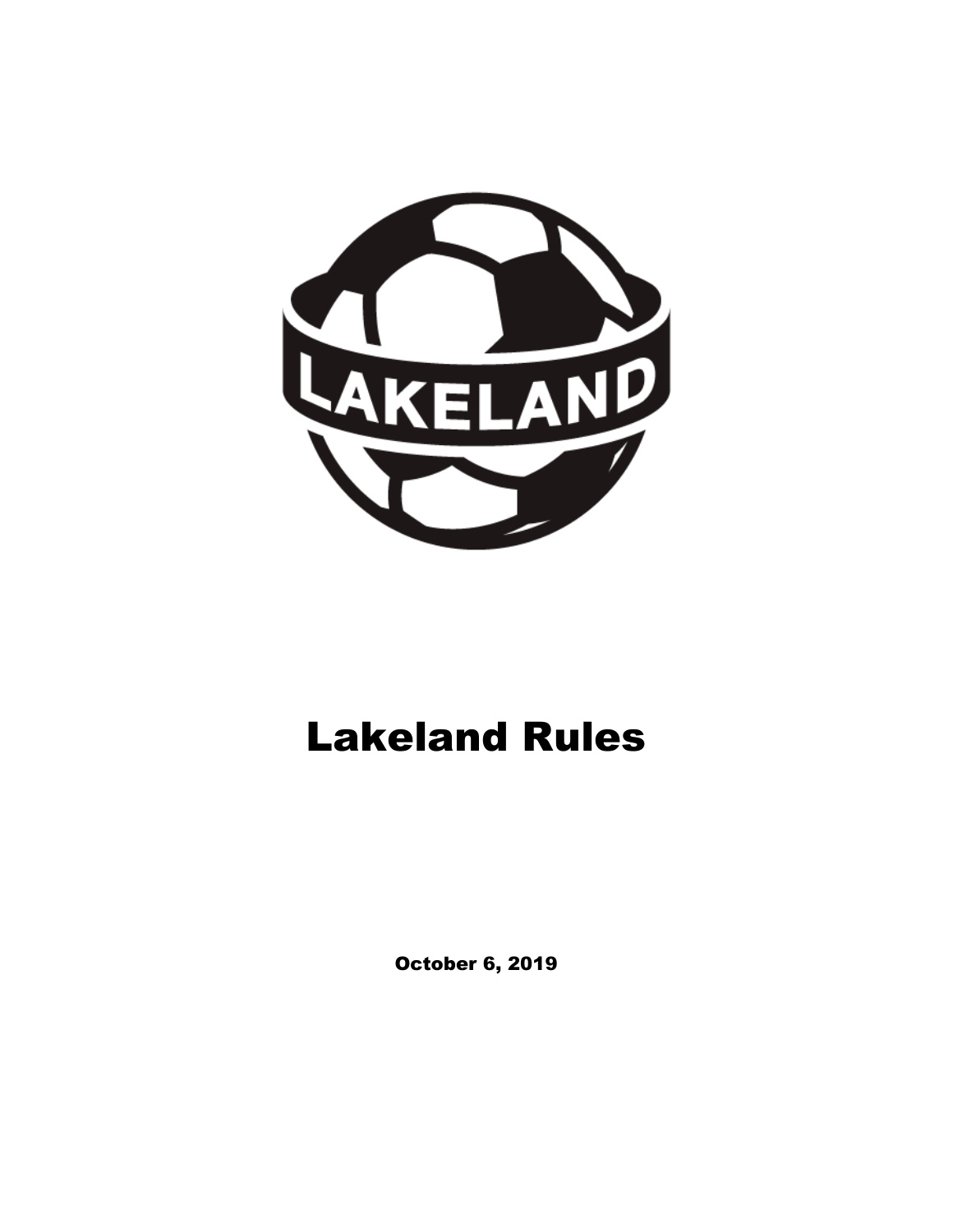#### **Introduction**

All rules and "Laws of the Game" from FIFA will be adhered to except as set out in the following Competition Rules. The main exceptions to FIFA rules are as follows:

- Changes to the number of substitutions; at the referees discretion

- Changes to the number of players allowed to dress per game; maximum 20 players dressed per game

#### **1. Provisional Rules**

1.1. These rules will apply to all Lakeland League Play & Lakeland Cup Championships.

1.2. The Lakeland Soccer Executive Committee is responsible for the management and control of Lakeland League Play and Lakeland Cup.

1.3. These rules are subject to Lakeland Soccer Bylaws and the Alberta Soccer General Rules and Regulations.

1.4. Within the constraints for Rule 1.3, the Lakeland Soccer Executive Committee may make temporary rules to govern specific situations not otherwise provided for within this rule book and in the interest of fair play.

1.5. The Executive Committee will be empowered to move any event to a location more suitable to the contesting teams or combine locations for certain age groups of the same level where an insufficient number of teams are competing.

#### **2. League Play & Lakeland Cup Declarations**

2.1. The final deadline for Communities to declare their teams for Lakeland League Play and Lakeland Cup will be set at the Lakeland Spring Planning Meeting for outdoor and the Fall Planning Meeting for indoor.

2.1.1. The community will be assessed a \$250 administrative fee per declaration for late declarations and the Executive Committee will determine whether the late entry is to be accepted or denied.

2.2. Communities will submit their fees and declarations according to the dates set at the Spring Meeting. There will be no refund for a team that withdraws after the declaration date.

# **3. Team Eligibility**

3.1. Any team affiliated with a Community Association within Lakeland District parameters and in good standing will be eligible to participate in any competition under the jurisdiction of Lakeland Soccer, subject to declaration limits set out in this rule book.

3.2. All community teams must participate in and fulfill their league play set out by the Executive Director.

3.3. No registered Youth team or player will be eligible to compete in more than one (1) Lakeland Cup Competition in any one (1) season. There are no trialist players permitted at Lakeland Cup.

3.4. All teams will be charged an entry fee set by the Executive Committee, based on a minimum two game playdown. 3.5. All teams must compete in the Lakeland Cup at the same level at which they compete throughout the playing season.

3.7. No Lakeland Soccer registered team assembled by an unsanctioned academy by its own name or under any other guise will be permitted to participate in any Lakeland League, club, or participate in any Lakeland Cup Championship. 3.8. The Community will provide a certified team roster for each team participating in a Lakeland Cup in the manner prescribed by Lakeland Soccer by the roster submission deadline. (7 days prior to Lakeland Cup)

3.9. A representative from each team participating in a Lakeland Cup will check in with the Lakeland Rep at tournament headquarters prior to their first game.

#### **4. Player Eligibility**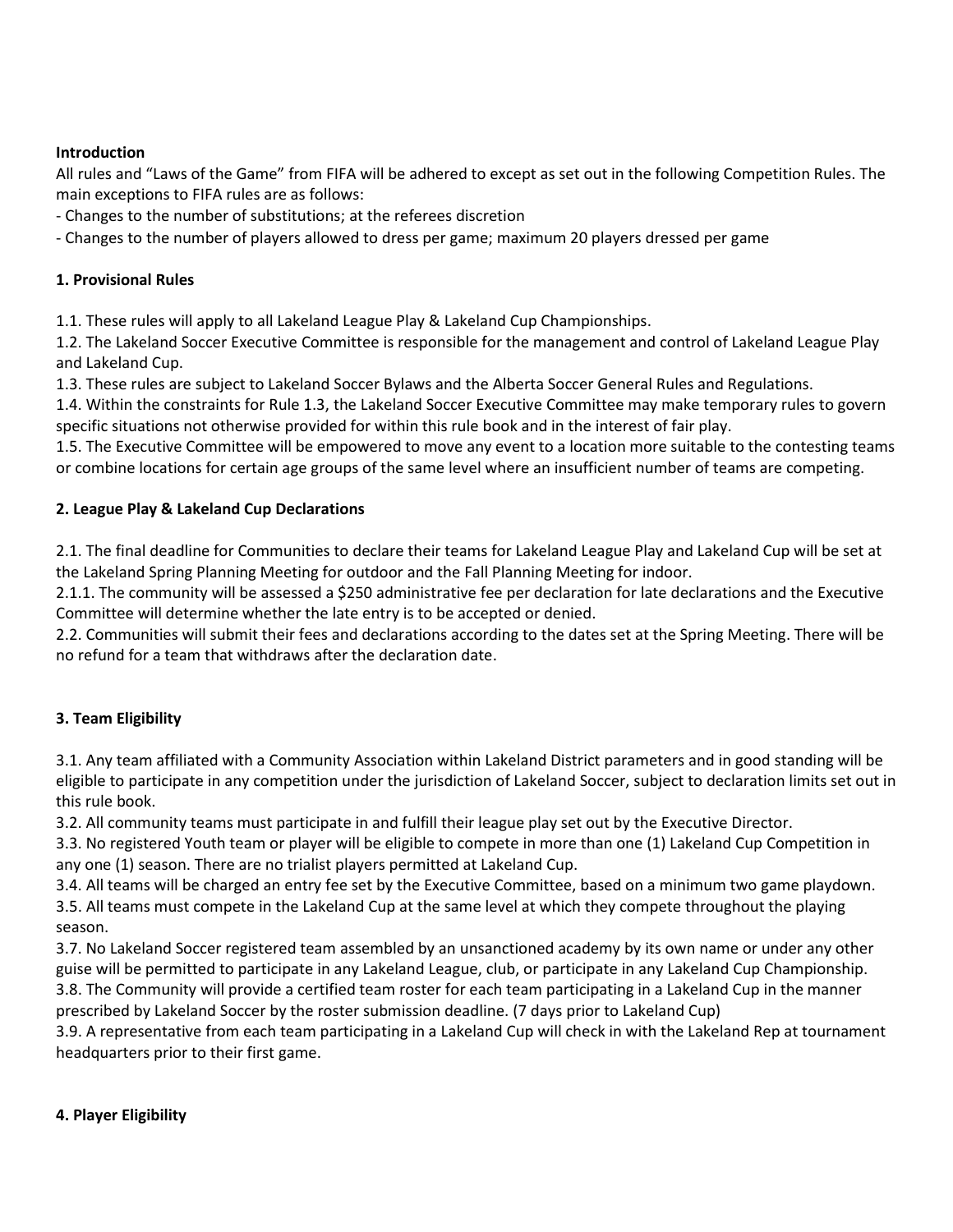4.1. Players must be registered with Lakeland Soccer by the registration deadline set by the Executive Committee. All players and teams are subject to Lakeland Soccer's roster and transfer deadlines.

4.2. Players in age categories who reach the limiting age after the first day of January will continue to be eligible to play in that age category for the remainder of the playing season.

4.2.1. U19: Players under nineteen (19) years of age before January 1st of the current year

4.2.2. U17: Players under seventeen (17) years of age before January 1st of the current year

4.2.3. U15: Players under fifteen (15) years of age before January 1st of the current year

4.2.4. U13: Players under thirteen (13) years of age before January 1 $st$  of the current year

4.3. Any team that includes a player who is over the age limit as defined in 4.5 will forfeit all games concerned and will be subject to disciplinary action.

4.4. Only players listed on the District certified roster will be considered eligible to participate in the Lakeland Cup and/or Lakeland League Play.

4.5. A Youth player may register with and play for both a Youth team and a Senior team and maintain their eligibility to compete in both Youth and Senior Provincials.

4.6. A registered Youth player will not be considered cup tied for Provincial purposes to any team they have participated with as a trialist as long as the trialist rules have been followed (no more than 2 league games)

4.7. Eligible players properly registered with both a Youth and a Senior team may compete in one Youth Provincial Championship and one Senior Provincial Championship.

4.8. No player can compete in more than one (1) Youth Provincial Championship, except as outlined below:

4.8.1. Rural players who compete in a Tier IV Rural Provincial Championship will not be considered cup tied if their District wishes to form a legally declared Tier I, II or III team. Such players will be considered eligible to compete in Tier I, II or III Provincials, but not more than one (1).

#### **5. Transfer of Players**

5.1. All player transfer must take place no less than 1 week prior to Lakeland Cup.

5.1.2. Once transferred that player is considered cup-tied

5.2. Youth players may transfer laterally within the same club, subject to the usual Alberta Soccer cup-tied rules and transfer deadlines.

5.3. All players competing in Lakeland Cup leading to the Provincial Championships shall be considered cup tied for that age and tier, regardless of when the regional play down or tournament occurs.

# **7. Team Staff**

7.1. All players, team staff and other persons involved in Lakeland Cup are required to conduct themselves in a manner which will bring credit to themselves, their teams, the Host Association, the Lakeland District Soccer Association, the Alberta Soccer Association and the sport of soccer.

7.2. At all official and civic functions associated with the competition, participants must be present and dressed appropriately.

7.3. A maximum of four (4) non-playing personnel may be on listed on the team's official roster and are the only team personnel allowed on the team bench during the competition.

7.3.1. All teams with Youth female members must have an adult female on the official roster and bench at all games. All teams with Youth male members must have an adult male on the official roster and on the bench at all games. 7.3.2. Teams may name one alternate team staff member who may only replace the initial four in the case of an

absence.

7.4. All Coaches and Staff listed on a Lakeland Cup roster are required to obtain Criminal Record Check Clearance.

7.5. One staff member from each team involved in Lakeland Cup must have the appropriate coaching course designated by the Alberta Soccer Association.

#### **8. Tier II-III Programs**

8.1. All tier II-III tryouts must go through Lakeland District Executive Committee for approval.